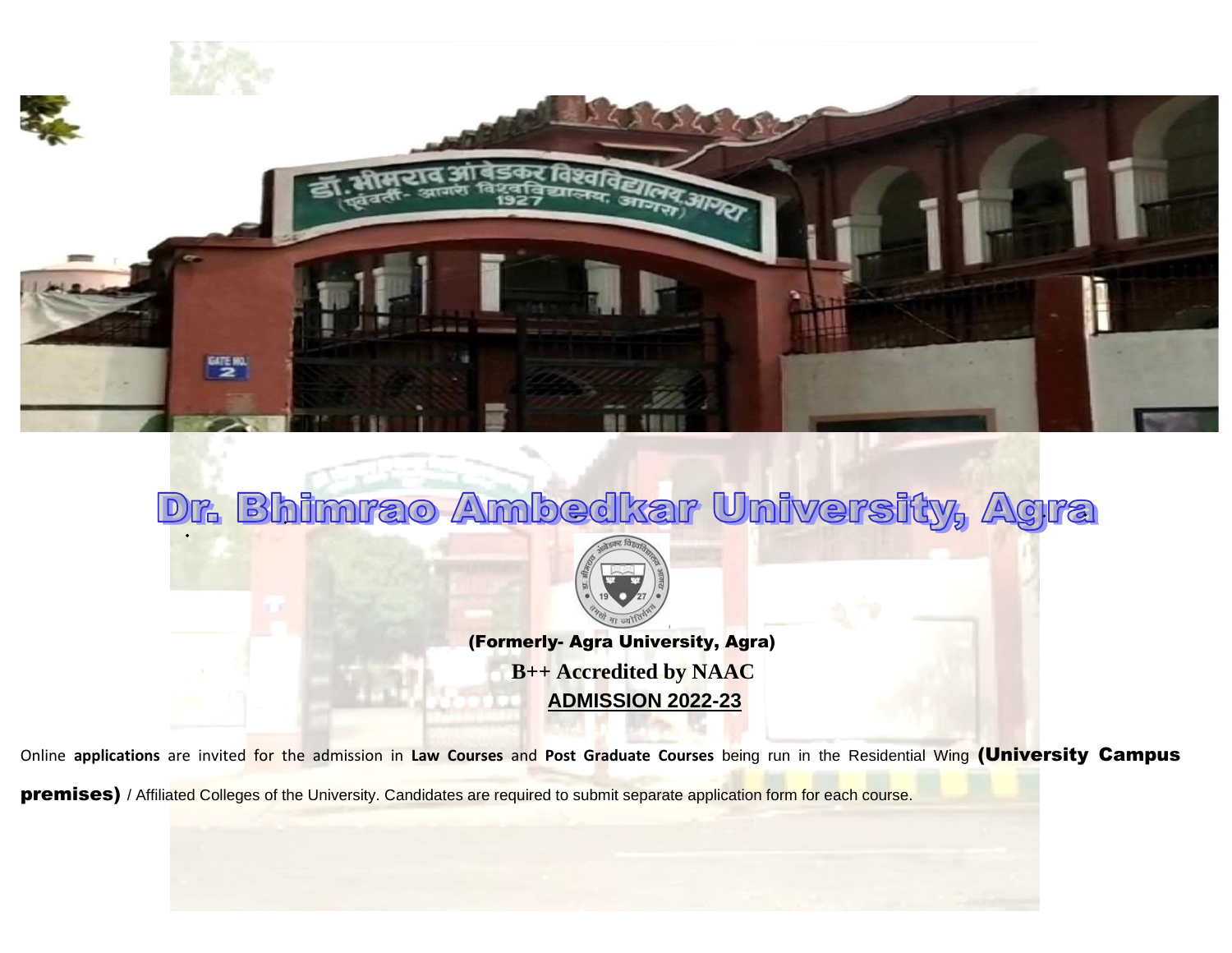## PG Courses for Residential Wing of the University:

| S.No.          | <b>COURSE</b>                                                                | <b>INTAKE</b> | <b>DURATION</b>    | <b>INSTITUTE NAME</b>                                                                                        | <b>ELIGIBILITY</b>                                                                                                                    |
|----------------|------------------------------------------------------------------------------|---------------|--------------------|--------------------------------------------------------------------------------------------------------------|---------------------------------------------------------------------------------------------------------------------------------------|
| 1              | <b>MASTER OF COMPUTER</b><br>APPLOICATION (M. C. A.)*                        | 60            | <b>4 SEMESTERS</b> | DEPARTMENT OF COMPUTER<br><b>SCIENCE, INSTITUTE OF</b><br>ENGINEERING & TECHNOLOGY,<br>KHANDARI CAMPUS, AGRA | <b>GRADUATE IN ANY DISCIPLINE WITH 50%</b><br>MARKS (45% MARKS FOR SC/ST)<br>(MATHEMATICS IN INTERMEDIATE IS<br>MANDTORY)             |
| $\overline{c}$ | M. SC. (COMPUTER SCIENCE)                                                    | 60            | <b>4 SEMESTERS</b> | DEPARTMENT OF COMPUTER<br><b>SCIENCE, INSTITUTE OF</b><br>ENGINEERING & TECHNOLOGY,<br>KHANDARI CAMPUS, AGRA | <b>GRADUATE in PCM/Statistics/Computer</b><br>Science/I.T./B.E./B. Tech. / BCA/ B. Sc. (Voc.)<br>WITH 50% MARKS (45% MARKS FOR SC/ST) |
| 3.             | <b>POST GRADUATION DIPLOMA</b><br>IN COMPUTER APPLICATION<br>(PGDCA)         | 30            | <b>2 SEMESTERS</b> | DEPARTMENT OF COMPUTER<br><b>SCIENCE, INSTITUTE OF</b><br>ENGINEERING & TECHNOLOGY,<br>KHANDARI CAMPUS, AGRA | <b>GRADUATE IN ANY DISCIPLINE WITH 50%</b><br>MARKS (45% MARKS FOR SC/ST)<br>(MATHEMATICS IN INTERMEDIATE IS<br><b>MANDTORY)</b>      |
| 4.             | P.D.G.R. (COMPUTER SCIENCE)                                                  | 10            | <b>1 SEMESTERS</b> | DEPARTMENT OF COMPUTER<br><b>SCIENCE, INSTITUTE OF</b><br>ENGINEERING & TECHNOLOGY,<br>KHANDARI CAMPUS, AGRA | PG DEGREE IN THE CONCERNED SUBJECT<br>WITH 55% MARKS                                                                                  |
| 5.             | M. A. (HINDI)                                                                | 30            | <b>4 SEMESTERS</b> | DEPARTMENT OF HINDI, KMI,<br>PALIWAL PARK, AGRA                                                              | <b>GRADUATE IN HINDI WITH 45%</b>                                                                                                     |
| 6.             | M. A. (LINGUISTICS)                                                          | 30            | <b>4 SEMESTERS</b> | DEPARTMENT OF LINGUISTICS,<br>KMI, PALIWAL PARK, AGRA                                                        | <b>GRADUATE IN ANY DISCIPLINE WITH 45%</b>                                                                                            |
| 7.             | <b>DIPLOMA IN LINGUISTICS</b>                                                | 20            | <b>2 SEMESTERS</b> | DEPARTMENT OF LINGUISTICS,<br>KMI, PALIWAL PARK, AGRA                                                        | <b>GRADUATE IN ANY DISCIPLINE WITH 45%</b>                                                                                            |
| 8.             | M. A. (SANSKRIT)                                                             | 30            | <b>4 SEMESTERS</b> | DEPARTMENT OF SANSKRIT, KMI,<br>PALIWAL PARK, AGRA                                                           | <b>GRADUATE IN SANSKRIT WITH 45%</b>                                                                                                  |
| 9.             | <b>POST GRADUATE DIPLOMA IN</b><br><b>MASS COMMUNICATION</b><br>(P.G.D.M.C.) | 20            | <b>2 SEMESTERS</b> | <b>DEPARTMENT OF MASS</b><br>COMMUNICATION, KMI, PALIWAL<br>PARK, AGRA                                       | POST GRADUATION IN ANY DISCIPLINE WITH<br>45%                                                                                         |
| 10.            | M. A. (FRENCH)                                                               | 15            | <b>4 SEMESTERS</b> | DEPARTMENT OF FOREIGN<br>LANGUAGES KMI, PALIWAL PARK,<br><b>AGRA</b>                                         | B.A. (HONS.) IN FRENCH OR<br><b>GRADUATE IN ANY DISCIPLINE+ADVANCED</b><br>DIPLOMA IN FRENCH WITH MINIMUM 45%<br><b>MARKS</b><br>OR   |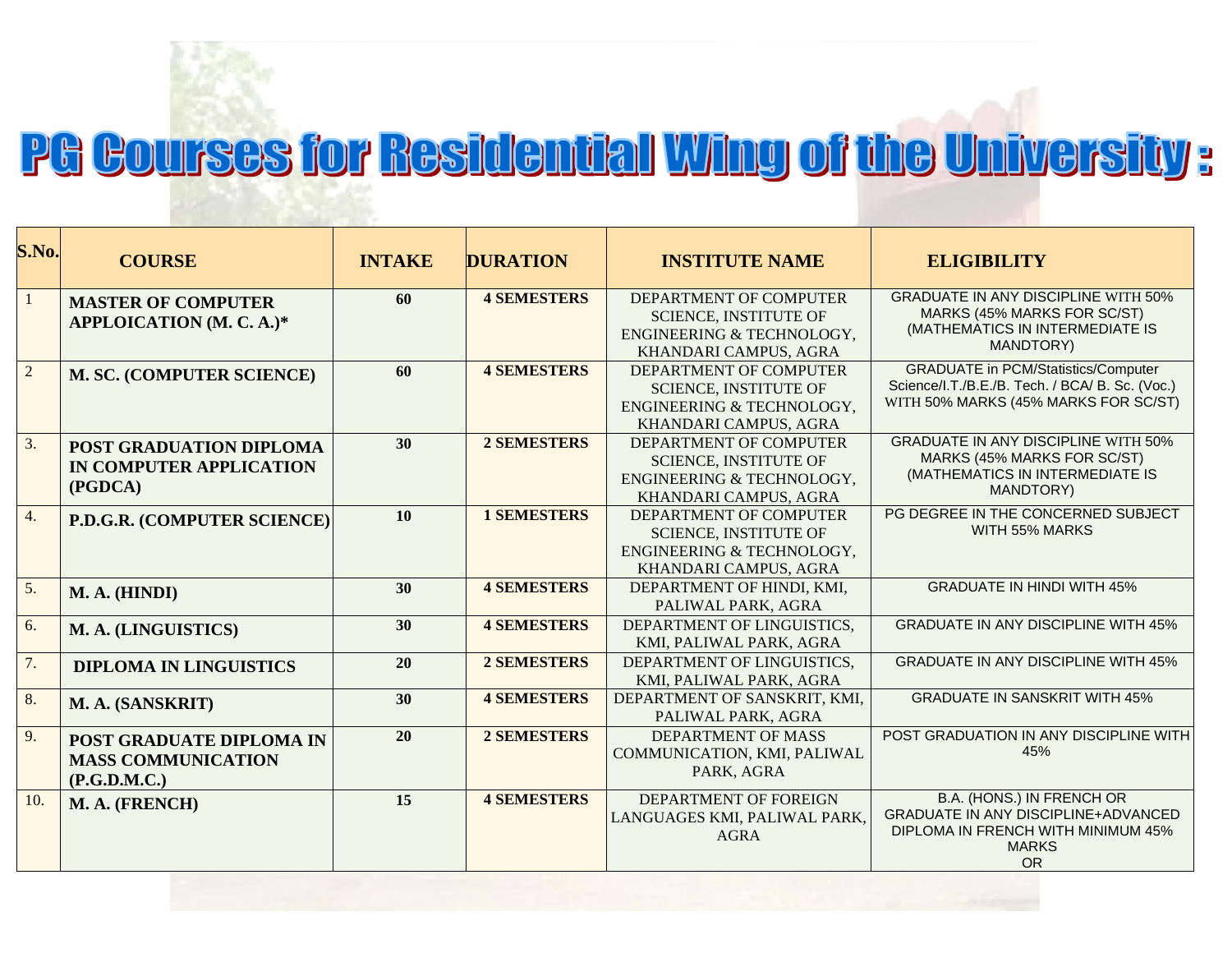

|     |                                                                              |                 |                    |                                                                                         | <b>GRADUATE IN ANY DISCIPLINE+MINIMUM B2</b><br>LEVEL FROM ALLIANCE FRANCAISE.                                                                             |  |
|-----|------------------------------------------------------------------------------|-----------------|--------------------|-----------------------------------------------------------------------------------------|------------------------------------------------------------------------------------------------------------------------------------------------------------|--|
| 11  | P.G.D.R. (HINDI)                                                             | 20              | <b>1 SEMESTERS</b> | DEPARTMENT OF HINDI, KMI,<br>PALIWAL PARK, AGRA                                         | PG DEGREE IN THE CONCERNED SUBJECT<br>WITH 55% MARKS                                                                                                       |  |
| 12  | P.G.D.R. (SANSKRIT)                                                          | 20              | <b>1 SEMESTERS</b> | DEPARTMENT OF SANSKRIT, KMI,<br>PALIWAL PARK, AGRA                                      | PG DEGREE IN THE CONCERNED SUBJECT<br>WITH 55% MARKS                                                                                                       |  |
| 13  | P.G.D.R. (LINGUISTICS)                                                       | 20              | <b>1 SEMESTERS</b> | DEPARTMENT OF LINGUISTICS,<br>KMI, PALIWAL PARK, AGRA                                   | PG DEGREE IN THE CONCERNED SUBJECT<br>WITH 55% MARKS                                                                                                       |  |
| 14. | M. Sc. (COMPUTATIONAL<br><b>LINGUISTICS)</b>                                 | 10              | <b>4 SEMESTERS</b> | DEPARTMENT OF LINGUISTICS<br>LANGUAGES, KMI, PALIWAL PARK,<br><b>AGRA</b>               | <b>GRADUATION IN ANY DISCIPLINE WITH 45%</b><br>OR EQUIVALENT                                                                                              |  |
| 15. | <b>MASTER OF BUSINESS</b><br><b>ADMINISTRATION (M. B. A.)</b><br>(FULL TIME) | 60              | <b>4 SEMESTERS</b> | SETH PADAM CHAND JAIN<br><b>INSTITUTE OF MANAGEMENT,</b><br>KHANDARI CAMPUS, AGRA       | <b>GRADUATE IN ANY DISCIPLINE WITH</b><br>MINIMUM 50% MARKS. A RELAXATION FOR<br>SC/ST WILL BE AVAILABLE AS PER<br>UNIVERSITY NORMS                        |  |
| 16. | <b>MASTER OF BUSINESS</b><br><b>ADMINISTRATION (M. B. A.)</b><br>(PART TIME) | 36              | <b>6 SEMESTERS</b> | SETH PADAM CHAND JAIN<br><b>INSTITUTE OF MANAGEMENT,</b><br>KHANDARI CAMPUS, AGRA       | <b>GRADUATE OR EQUIVALENT DEGREE IN ANY</b><br>DISCIPLINE AND ONE YEAR POST<br><b>QUALIFICATION WORK EXPERIENCE IN</b><br>SUPERVISORY CAPACITY.            |  |
| 17. | <b>POST GRADUATE DIPLOMA IN</b><br><b>BUSINESS MANAGEMENT</b><br>(PGDBM)     | 30 <sup>°</sup> | 2 SEMESTERS        | SETH PADAM CHAND JAIN<br><b>INSTITUTE OF MANAGEMENT,</b><br>KHANDARI CAMPUS, AGRA       | A BACHELOR DEGREE (10+2+3) OR AN<br>EQUIVALENT DEGREE IN ANY DISCIPLINE<br>FROM A RECOGNIZED UNIVERSITY.                                                   |  |
| 18. | M. Sc.<br><b>(ELECTRONICS &amp;</b><br><b>INSTRUMENTATION)</b>               | 30              | <b>4 SEMESTERS</b> | DAU DAYAL INSTITUTE OF<br>VOCATIONAL EDUCATION,<br>KHANDARI CAMPUS, AGRA                | <b>GRADUATION WITH 50% MARKS (45% MARKS)</b><br>FOR SC/ST) in PHYSICS / INSTRUMENTATION/<br>OPTICAL INSTRUMENTATION/ELECTRONICS<br><b>WITH MATHEMATICS</b> |  |
| 19. | M. COM. (APPLIED BUSINESS<br><b>ECONOMICS</b> )                              | 20              | <b>4 SEMESTERS</b> | DAU DAYAL INSTITUTE OF<br>VOCATIONAL EDUCATION,<br>KHANDARI CAMPUS, AGRA                | BACHLORE'S DEGREE IN COMMERCE WITH<br>40% MARKS OR CGPA 4.0                                                                                                |  |
| 20. | M. COM. (BUSINESS<br><b>ADMINISTRATION)</b>                                  | 20              | <b>4 SEMESTERS</b> | DAU DAYAL INSTITUTE OF<br>VOCATIONAL EDUCATION,<br>KHANDARI CAMPUS, AGRA                | BACHLORE'S DEGREE IN COMMERCE WITH<br>40% MARKS OR CGPA 4.0                                                                                                |  |
| 21. | M. COM. (ACCOUNTS & LAW)                                                     | 20              | <b>4 SEMESTERS</b> | DAU DAYAL INSTITUTE OF<br>VOCATIONAL EDUCATION,<br>KHANDARI CAMPUS, AGRA                | BACHLORE'S DEGREE IN COMMERCE WITH<br>40% MARKS OR CGPA 4.0                                                                                                |  |
| 22. | M. Sc. (CHEMISTRY)                                                           | 20              | <b>4 SEMESTERS</b> | DEPARTMENT OF CHEMISTRY,<br><b>INSTITUTE OF BASIC SCIENCE,</b><br>KHANDARI CAMPUS, AGRA | B.SC. DEGREE WITH CHEMISTRY AS ONE OF<br>THE MAIN SUBJECTS SECURING AT LEAST<br>50% OF MARKS IN AGGREGATE.                                                 |  |
| 23. | P.G.D.R (CHEMISTRY)                                                          | 10              | <b>1 SEMESTERS</b> | DEPARTMENT OF CHEMISTRY,<br><b>INSTITUTE OF BASIC SCIENCE,</b><br>KHANDARI CAMPUS, AGRA | PG DEGREE IN THE CONCERNED SUBJECT<br>WITH 55% MARKS                                                                                                       |  |
| 24. | M. Sc. (MATHEMATICS)                                                         | 40              | <b>4 SEMESTERS</b> | DEPARTMENT OF MATHEMATICS,                                                              | <b>GRADUATION WITH MATHEMATICS WITH 50%</b><br>MARKS (45% MARKS FOR SC/ST)                                                                                 |  |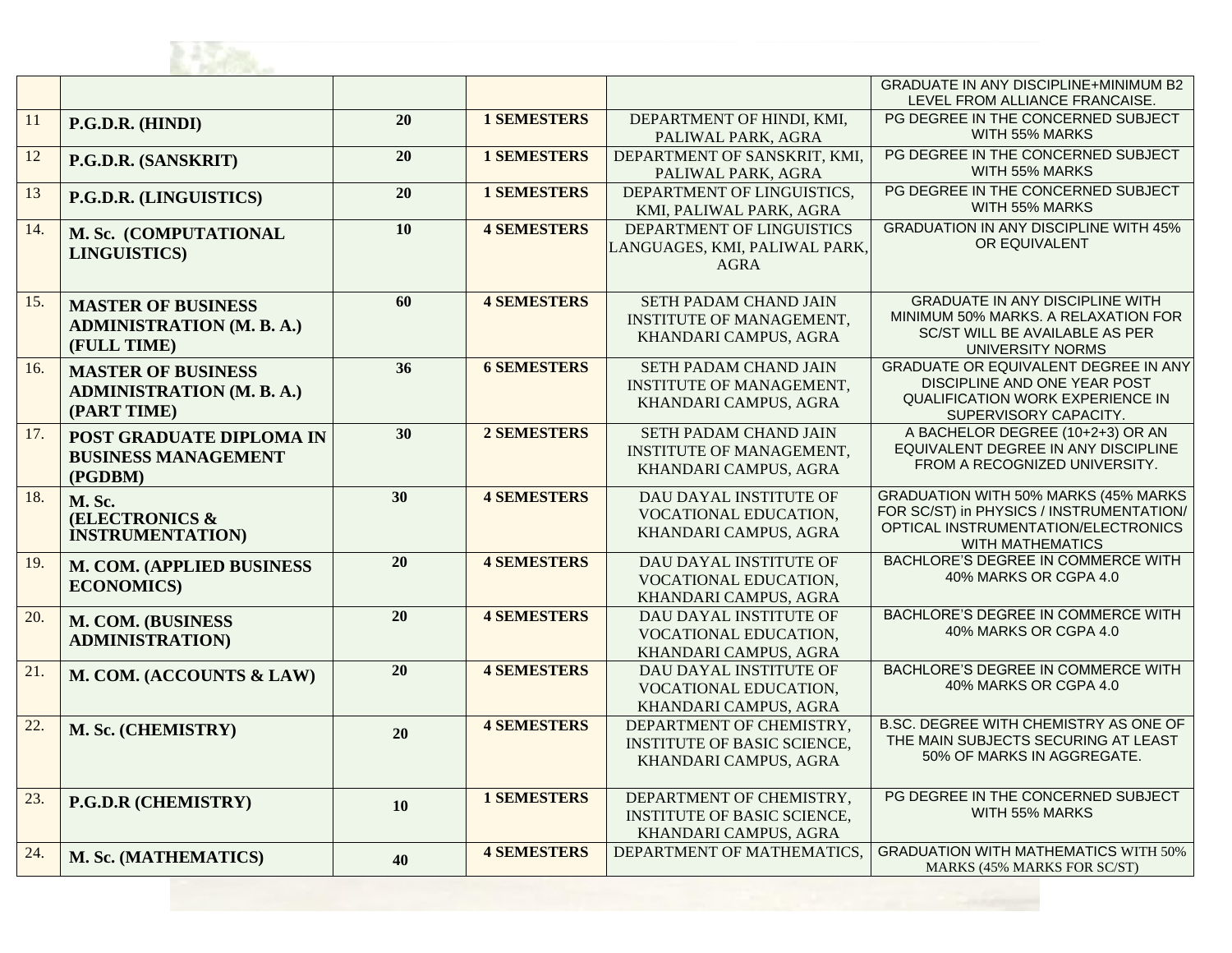

|     |                              |    |                    | <b>INSTITUTE OF BASIC SCIENCE,</b>                |                                                                                   |
|-----|------------------------------|----|--------------------|---------------------------------------------------|-----------------------------------------------------------------------------------|
|     |                              |    |                    | KHANDARI CAMPUS, AGRA                             |                                                                                   |
| 25  | <b>P.G.D.R (MATHEMATICS)</b> | 25 | <b>1 SEMESTERS</b> | DEPARTMENT OF MATHEMATICS,                        | PG DEGREE IN THE CONCERNED SUBJECT                                                |
|     |                              |    |                    | INSTITUTE OF BASIC SCIENCE,                       | WITH 55% MARKS                                                                    |
|     |                              |    |                    | KHANDARI CAMPUS, AGRA                             |                                                                                   |
| 26. | M. Sc. (PHYSICS)             | 20 | <b>4 SEMESTERS</b> | DEPARTMENT OF PHYSICS,                            | <b>B.SC. WITH PHYSICS /APPLIED</b>                                                |
|     |                              |    |                    | <b>INSTITUTE OF BASIC SCIENCE,</b>                | PHYSICS/INSTRUMENTATION/OPTICAL                                                   |
|     |                              |    |                    | KHANDARI CAMPUS, AGRA                             | INSTRUMENTATION/BIOPHYSICS AS ONE OF                                              |
|     |                              |    |                    |                                                   | THE SUBJECT WITH 50% MARKS (45% MARKS)                                            |
|     |                              |    |                    |                                                   | FOR SC/ST)                                                                        |
| 27. | M. Sc. (BOTANY)              | 20 | <b>4 SEMESTERS</b> | DEPARTMENT OF BOTANY,                             | B.SC. WITH BOTANY / ZOOLOGY/                                                      |
|     |                              |    |                    | SCHOOL OF LIFE SCIENCE,                           | CHEMISTRY/ALLIED SUBJECT WITH 50%                                                 |
|     |                              |    |                    | KHANDARI CAMPUS, AGRA                             | MARKS (45% MARKS FOR SC/ST)                                                       |
| 28. | P.G.D.R (BOTANY)             | 05 | <b>1 SEMESTERS</b> | DEPARTMENT OF BOTANY.                             | PG Degree in the concerned subject with 55%                                       |
|     |                              |    |                    | SCHOOL OF LIFE SCIENCE,                           | marks                                                                             |
|     |                              | 30 | <b>4 SEMESTERS</b> | KHANDARI CAMPUS, AGRA                             |                                                                                   |
| 29. | M. Sc. (ZOOLOGY)             |    |                    | DEPARTMENT OF ZOOLOGY,<br>SCHOOL OF LIFE SCIENCE, | B.SC. WITH ZBC WITH 50% MARKS (45%                                                |
|     |                              |    |                    | KHANDARI CAMPUS, AGRA                             | <b>MARKS FOR SC/ST)</b>                                                           |
| 30. |                              | 05 | <b>1 SEMESTERS</b> | DEPARTMENT OF ZOOLOGY,                            |                                                                                   |
|     | P.G.D.R (ZOOLOGY)            |    |                    | SCHOOL OF LIFE SCIENCE,                           | PG Degree in the concerned subject with 55%                                       |
|     |                              |    |                    | KHANDARI CAMPUS, AGRA                             | marks                                                                             |
| 31. | M. SC. (ENVIRONMENTAL        | 20 | <b>4 SEMESTERS</b> | <b>DEPARTMENT OF</b>                              | (A). BACHELOR'S DEGREE (THREE YEAR) WITH                                          |
|     | <b>SCIENCE</b> )             |    |                    | ENVIROEMENTAL STUDIES,                            | ATLEAST II DIVISION WITH CHEMISTRY/ ZOOLOGY/                                      |
|     |                              |    |                    | SCHOOL OF LIFE SCIENCE,                           | BOTANY/                                                                           |
|     |                              |    |                    | KHANDARI CAMPUS, AGRA                             | FORESTRY/MATHEMATICS/PHYSICS/ENVIRONMEN<br>TAL SCIENCE AS ONE OF THE SUBJECTS.    |
|     |                              |    |                    |                                                   | <b>OR</b>                                                                         |
|     |                              |    |                    |                                                   | (B) BACHELOR'S DEGREE (THREE YEAR) WITH<br>AT LEAST II DIVISION IN ANY ONE OF THE |
|     |                              |    |                    |                                                   | <b>FOLLOWING:</b>                                                                 |
|     |                              |    |                    |                                                   | BIOTECHNOLOGY, MICROBIOLOGY, BIOMEDICAL                                           |
|     |                              |    |                    |                                                   | SCIENCE, BIOCHEMISTRY, LIFE SCIENCE,<br>BIOPHYSICS, FORESTRY, ENVIRONMENTAL       |
|     |                              |    |                    |                                                   | SCIENCE, GEOLOGY AND HOME SCIENCE WILL                                            |
|     |                              |    |                    |                                                   | ALSO ELIGIBLE.                                                                    |
|     |                              |    |                    |                                                   | OR                                                                                |
|     |                              |    |                    |                                                   | (C) B.SC. (HONOURS SCHOOL) (THREE YEAR) WITH                                      |
|     |                              |    |                    |                                                   | AT LEAST II DIVISION IN ANY ONE OF THE                                            |
|     |                              |    |                    |                                                   | FOLLOWING: ENVIRONMENTAL SCIENCE,<br>BIOTECHNOLOGY, BIOCHEMISTRY, BIOPHYSICS,     |
|     |                              |    |                    |                                                   | MICROBIOLOGY, ZOOLOGY, BOTANY, PHYSICS,                                           |
|     |                              |    |                    |                                                   | FORESTRY, GEOLOGY, HOME SCIENCE AND                                               |
|     |                              |    |                    |                                                   | CHEMISTRY WILL ALSO BE ELIGIBLE.                                                  |
|     |                              |    |                    |                                                   | <b>OR</b>                                                                         |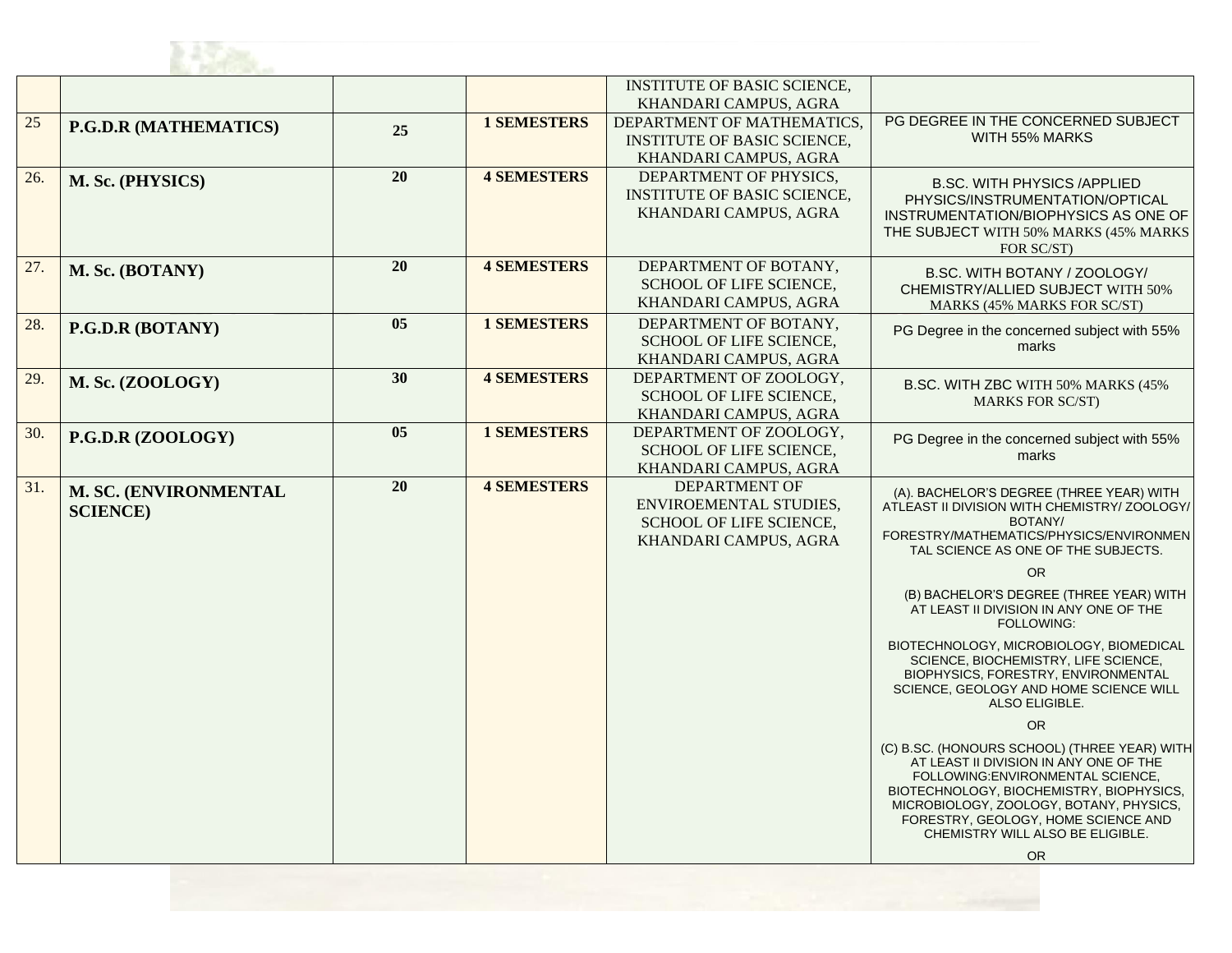

|     |                                            |    |                    |                                                                                                           | (D) B.E/B. TECH. DEGREE IN ANY ONE<br>ENVIRONMENTAL ENGINEERING,<br>BIOTECHNOLOGY ENGINEERING, CIVIL<br><b>ENGINEERING AND FIRE ENGINEERING WITH 50%</b><br>MARKS IN AGGREGATE WILL ALSO BE ELIGIBLE.                                                                |
|-----|--------------------------------------------|----|--------------------|-----------------------------------------------------------------------------------------------------------|----------------------------------------------------------------------------------------------------------------------------------------------------------------------------------------------------------------------------------------------------------------------|
| 32. | P.G.D.R (ENVIRONMENTAL<br><b>SCIENCE</b> ) | 05 | <b>1 SEMESTERS</b> | <b>DEPARTMENT OF</b><br>ENVIROEMENTAL STUDIES,<br><b>SCHOOL OF LIFE SCIENCE,</b><br>KHANDARI CAMPUS, AGRA | M.SC. DEGREE IN ENVIRONMENTAL SCIENCE<br>/ ENVIRONMENT STUDIES/ ENVIRONMENTAL<br>CHEMISTRY/ENVIRONMENTAL TOXICOLOGY/<br>ENVIRONMENTAL BIOLOGY FROM A<br>RECOGNIZED UNIVERSITY WITH AT LEAST<br>55% MARKS OR AS PER UNIVERSITY NORMS.                                 |
| 33. | M. SC. (FORESTRY)                          | 20 | <b>4 SEMESTERS</b> | DEPARTMENT OF FORESTRY,<br>SCHOOL OF LIFE SCIENCE,<br>KHANDARI CAMPUS, AGRA                               | B.SC. IN FORESTRY, AGRICULTURE,<br>B.E/B.TECH., B, SC. (HONS.) IN<br>BIOCHEMISTRY, BIOPHYSICS,<br>MATHEMATICS, MICROBIOLOGY, ZOOLOGY,<br>BOTANY, GEOLOGY AND ALLIED SUBJECTS<br>WITH 50% MARKS (45% MARKS FOR SC/ST)                                                 |
| 34. | M. SC. (MICROBIOLOGY)                      | 20 | <b>4 SEMESTERS</b> | DEPARTMENT OF MICROBIOLOGY,<br>SCHOOL OF LIFE SCIENCE,<br>KHANDARI CAMPUS, AGRA                           | a. BACHELOR'S DEGREE (THREE YEAR) WITH<br>AT LEAST II DIVISION WITH CHEMISTRY/<br>ZOOLOGY/BOTANY/<br>FORESTRY/MICROBIOLOGY AS ONE OF THE<br>SUBJECTS.                                                                                                                |
|     |                                            |    |                    |                                                                                                           | <b>OR</b>                                                                                                                                                                                                                                                            |
|     |                                            |    |                    |                                                                                                           | (B) BACHELOR'S DEGREE (THREE YEAR)<br>WITH AT LEAST II DIVISION IN ANY ONE OF<br>THE FOLLOWING:                                                                                                                                                                      |
|     |                                            |    |                    |                                                                                                           | BIOTECHNOLOGY, MICROBIOLOGY,<br>BIOMEDICAL SCIENCE, MEDICAL LAB<br>TECHNOLOGY, BIOCHEMISTRY, LIFE<br>SCIENCE, BIOPHYSICS, FORESTRY,<br>ENVIRONMENTAL SCIENCE, AND HOME<br>SCIENCE WILL ALSO ELIGIBLE.                                                                |
|     |                                            |    |                    |                                                                                                           | <b>OR</b>                                                                                                                                                                                                                                                            |
|     |                                            |    |                    |                                                                                                           | (C) B.SC. (HONOURS) (THREE YEAR) WITH AT<br>LEAST II DIVISION IN ANY ONE OF THE<br>FOLLOWING: ENVIRONMENTAL SCIENCE.<br>BIOTECHNOLOGY, BIOCHEMISTRY,<br>BIOPHYSICS, MICROBIOLOGY, ZOOLOGY,<br>BOTANY, FORESTRY, HOME SCIENCE AND<br>CHEMISTRY WILL ALSO BE ELIGIBLE. |
|     |                                            |    |                    |                                                                                                           | OR.                                                                                                                                                                                                                                                                  |
|     |                                            |    |                    |                                                                                                           | (D) B.E/ B. TECH. DEGREE IN ANY ONE<br>ENVIRONMENTAL ENGINEERING,<br>BIOTECHNOLOGY AND BIOCHEMICAL                                                                                                                                                                   |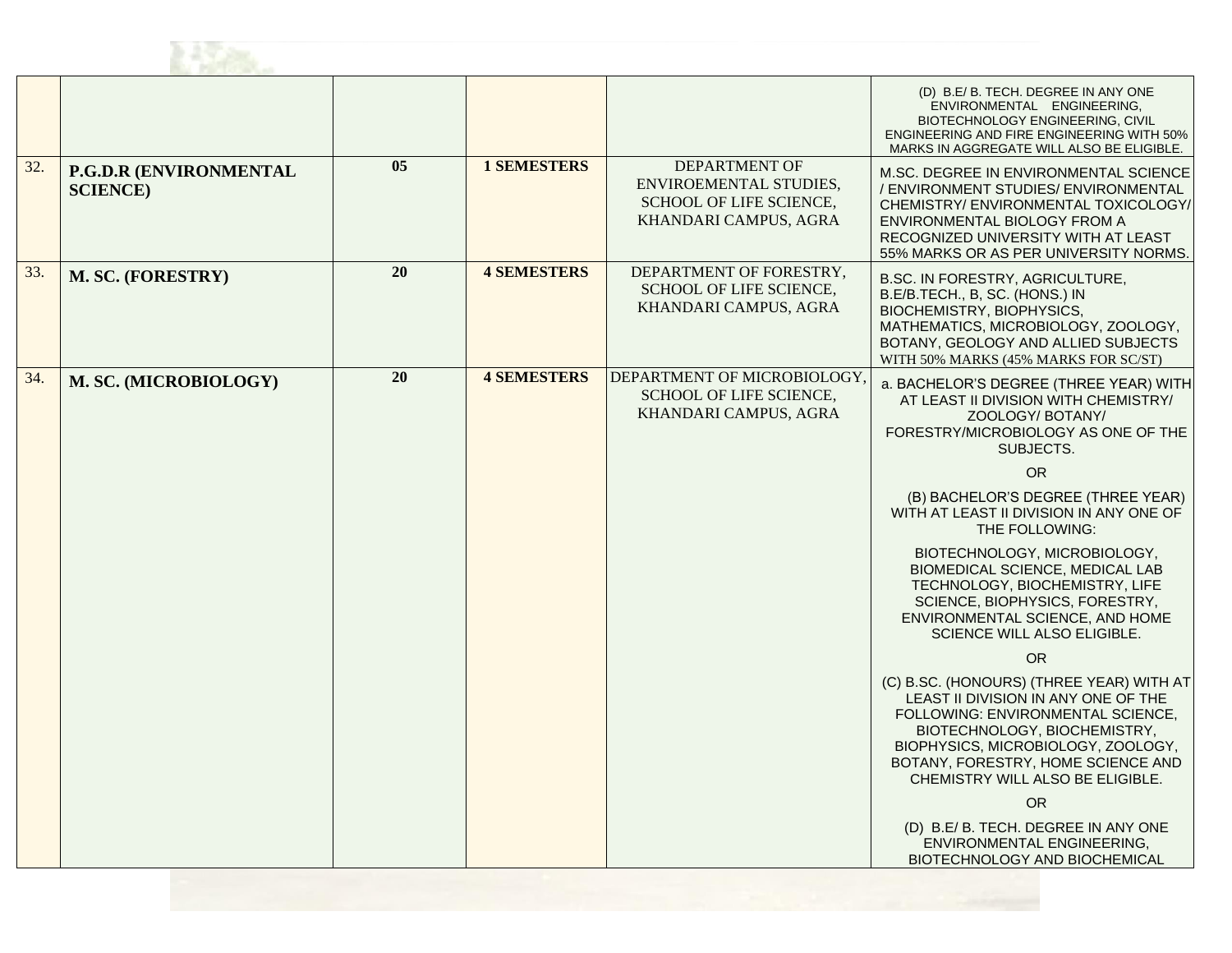

|     |                        |    |                    |                                                                                            | ENGINEERING WITH 50% MARKS IN<br>AGGREGATE WILL ALSO BE ELIGIBLE.                                                                                                                                                                                                                 |
|-----|------------------------|----|--------------------|--------------------------------------------------------------------------------------------|-----------------------------------------------------------------------------------------------------------------------------------------------------------------------------------------------------------------------------------------------------------------------------------|
| 35. | P.G.D.R (MICROBIOLOGY) | 05 | <b>1 SEMESTERS</b> | DEPARTMENT OF MICROBIOLOGY,<br>SCHOOL OF LIFE SCIENCE,<br>KHANDARI CAMPUS, AGRA            | THE MINIMUM QUALIFICATIONS FOR<br>ADMISSION TO POST GRADUATE DIPLOMA IN<br>RESEARCH (PGDR) (MICROBIOLOGY) SHALL<br>BE:                                                                                                                                                            |
|     |                        |    |                    |                                                                                            | M.SC. DEGREE IN MICROBIOLOGY FROM A<br>RECOGNIZED UNIVERSITY WITH AT LEAST<br>55% MARKS OR AS PER UNIVERSITY NORMS.                                                                                                                                                               |
| 36. | M. SC. (BIOTECHNOLOGY) | 20 | <b>4 SEMESTERS</b> | <b>DEPARTMENT OF</b><br>BIOTECHNOLOGY,<br>SCHOOL OF LIFE SCIENCE,<br>KHANDARI CAMPUS, AGRA | THE MINIMUM QUALIFICATION FOR<br>ADMISSION TO THE MASTER'S COURSE<br>(M.SC.) IN BIOTECHNOLOGY (IN FACULTY OF<br>LIFE SCIENCE) SHALL BE:                                                                                                                                           |
|     |                        |    |                    |                                                                                            | A. BACHELOR'S DEGREE (THREE YEAR) WITH<br>AT LEAST II DIVISION WITH CHEMISTRY/<br>ZOOLOGY/BOTANY/FORESTRY/<br>BIOTECHNOLOGY/ MICROBIOLOGY AS ONE<br>OF THE SUBJECTS.                                                                                                              |
|     |                        |    |                    |                                                                                            | <b>OR</b>                                                                                                                                                                                                                                                                         |
|     |                        |    |                    |                                                                                            | (B) BACHELOR'S DEGREE (THREE YEAR)<br>WITH AT LEAST II DIVISION IN ANY ONE OF<br>THE FOLLOWING:                                                                                                                                                                                   |
|     |                        |    |                    |                                                                                            | BIOTECHNOLOGY, MICROBIOLOGY,<br>BIOMEDICAL SCIENCE, MEDICAL LAB<br>TECHNOLOGY, BIOCHEMISTRY, LIFE<br>SCIENCE, BIOPHYSICS, FORESTRY,<br>ENVIRONMENTAL SCIENCE, AND HOME<br>SCIENCE WILL ALSO ELIGIBLE.                                                                             |
|     |                        |    |                    |                                                                                            | <b>OR</b>                                                                                                                                                                                                                                                                         |
|     |                        |    |                    |                                                                                            | (C) B.SC. (HONOURS) (THREE YEAR) WITH AT<br>LEAST II DIVISION IN ANY ONE OF THE<br>FOLLOWING: ENVIRONMENTAL SCIENCE.<br>BIOTECHNOLOGY, BIOCHEMISTRY,<br>BIOPHYSICS, MICROBIOLOGY, ZOOLOGY,<br>BOTANY, FORESTRY, GENETICS, HOME<br>SCIENCE AND CHEMISTRY WILL ALSO BE<br>ELIGIBLE. |
|     |                        |    |                    |                                                                                            | <b>OR</b>                                                                                                                                                                                                                                                                         |
|     |                        |    |                    |                                                                                            | (D) B.E/ B. TECH. DEGREE IN ANY ONE<br>BIOTECHNOLOGY AND BIOCHEMICAL<br>ENGINEERING OR MBBS/B, V, SC, WITH 50%<br>MARKS IN AGGREGATE WILL ALSO BE<br>ELIGIBLE.                                                                                                                    |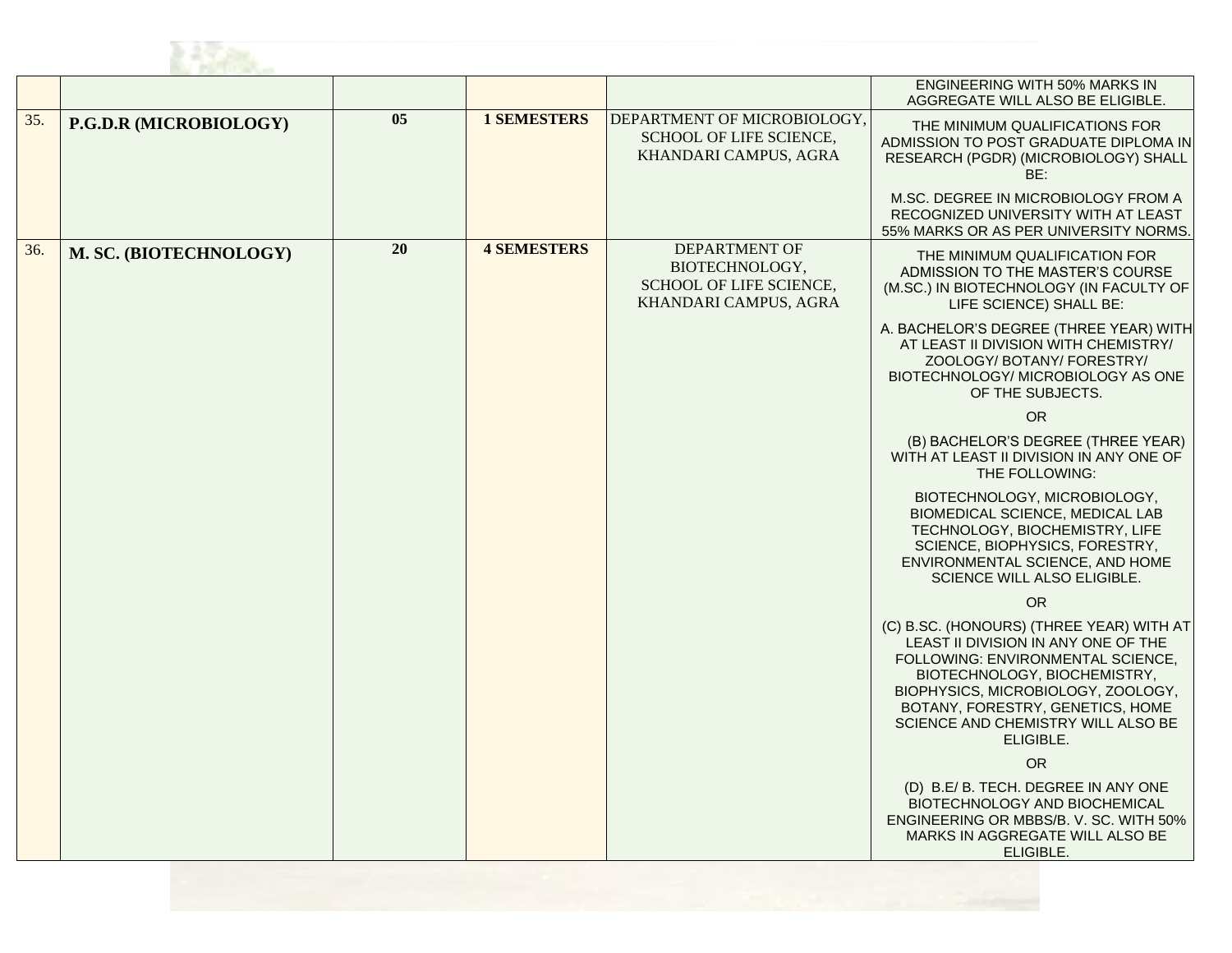| 37. | P.G.D.R<br>(BIOTECHNOLOGY)                                                                    | $\overline{05}$ | <b>1 SEMESTERS</b> | <b>DEPARTMENT OF</b><br>BIOTECHNOLOGY,<br>SCHOOL OF LIFE SCIENCE,<br>KHANDARI CAMPUS, AGRA | THE MINIMUM QUALIFICATIONS FOR<br>ADMISSION TO POST GRADUATE DIPLOMA IN<br>RESEARCH (PGDR). (BIOTECHNOLOGY)<br><b>SHALL BE:</b>                                                                                                                                            |  |  |
|-----|-----------------------------------------------------------------------------------------------|-----------------|--------------------|--------------------------------------------------------------------------------------------|----------------------------------------------------------------------------------------------------------------------------------------------------------------------------------------------------------------------------------------------------------------------------|--|--|
|     |                                                                                               |                 |                    |                                                                                            | M.SC. DEGREE IN BIOTECHNOLOGY FROM A<br>RECOGNIZED UNIVERSITY WITH AT LEAST<br>55% MARKS OR AS PER UNIVERSITY<br>NORMS                                                                                                                                                     |  |  |
| 38. | M. SC. (BIOCHEMISTRY)                                                                         | 20              | <b>4 SEMESTERS</b> | DEPARTMENT OF BIOCHEMISTRY,<br>SCHOOL OF LIFE SCIENCE,<br>KHANDARI CAMPUS, AGRA            | THE MINIMUM QUALIFICATION FOR<br>ADMISSION TO THE MASTER'S COURSE IN<br>BIOCHEMISTRY SHALL BE: (A) BACHELOR'S<br>DEGREE (THREE YEAR) WITH AT LEAST II<br>DIVISION WITH CHEMISTRY/ ZOOLOGY/<br>BOTANY/ BIOCHEMISTRY/ BIOTECHNOLOGY/<br>MICROBIOLOGY AS ONE OF THE SUBJECTS. |  |  |
|     |                                                                                               |                 |                    |                                                                                            | <b>OR</b>                                                                                                                                                                                                                                                                  |  |  |
|     |                                                                                               |                 |                    |                                                                                            | (B) B.E/ B. TECH. DEGREE IN ANY ONE<br>BIOTECHNOLOGY AND BIOCHEMICAL<br>ENGINEERING OR B. PHARMA. WITH 50%<br>MARKS IN AGGREGATE WILL ALSO BE<br>ELIGIBLE.                                                                                                                 |  |  |
| 39. | P.G.D.R. (BIOCHEMISTRY)                                                                       | 05              | <b>1 SEMESTERS</b> | DEPARTMENT OF BIOCHEMISTRY,<br>SCHOOL OF LIFE SCIENCE,<br>KHANDARI CAMPUS, AGRA            | THE MINIMUM QUALIFICATION FOR<br>ADMISSION TO THE PGDR COURSE IN<br>BIOCHEMISTRY SHALL BE: M.SC. DEGREE IN<br><b>BIOCHEMISTRY FROM A RECOGNIZED</b><br>UNIVERSITY WITH AT LEAST 55% MARKS OR<br>AS PER UNIVERSITY NORMS.                                                   |  |  |
| 40. | POST GRADUATE DIPLOMA IN<br><b>INFORMATION TECHNOLOGY</b><br>(PGDIT)                          | 20              | <b>2 SEMESTERS</b> | UNIVERSITY COMPUTER CENTRE<br>(INSTITUTE OF BASIC SCIENCE),<br>KHANDARI CAMPUS, AGRA       | <b>GRADUATE IN ANY DISCIPLINE</b>                                                                                                                                                                                                                                          |  |  |
| 41. | POST GRADUATE DIPLOMA IN<br><b>WEB DEVELOPMENT (PGDWD)</b>                                    | $\overline{20}$ | <b>4 SEMESTERS</b> | UNIVERSITY COMPUTER CENTRE<br>(INSTITUTE OF BASIC SCIENCE),<br>KHANDARI CAMPUS, AGRA       | <b>GRADUATE IN SCIENCE DISCIPLINE</b>                                                                                                                                                                                                                                      |  |  |
| 42. | POST GRADUATE DIPLOMA IN<br><b>HOTEL &amp; TOURISM</b><br><b>MANAGEMENT (PGDHTM)</b>          | 30              | 2 SEMESTERS        | <b>INSTITUTE OF TOURISM &amp; HOTEL</b><br>MANAGEMENT, CIVIL LINES, AGRA                   | <b>GRADUATE IN ANY DISCIPLINE</b>                                                                                                                                                                                                                                          |  |  |
| 43. | <b>MASTER OF BUSINESS</b><br><b>ADMINISTRATION(TRAVEL &amp;</b><br><b>TOURISM MANAGEMENT)</b> | 30              | <b>4 SEMESTERS</b> | <b>INSTITUTE OF TOURISM &amp; HOTEL</b><br>MANAGEMENT, CIVIL LINES, AGRA                   | <b>GRADUATE IN ANY DISCIPLINE</b>                                                                                                                                                                                                                                          |  |  |
|     | M. B. A (TTM)                                                                                 |                 |                    |                                                                                            |                                                                                                                                                                                                                                                                            |  |  |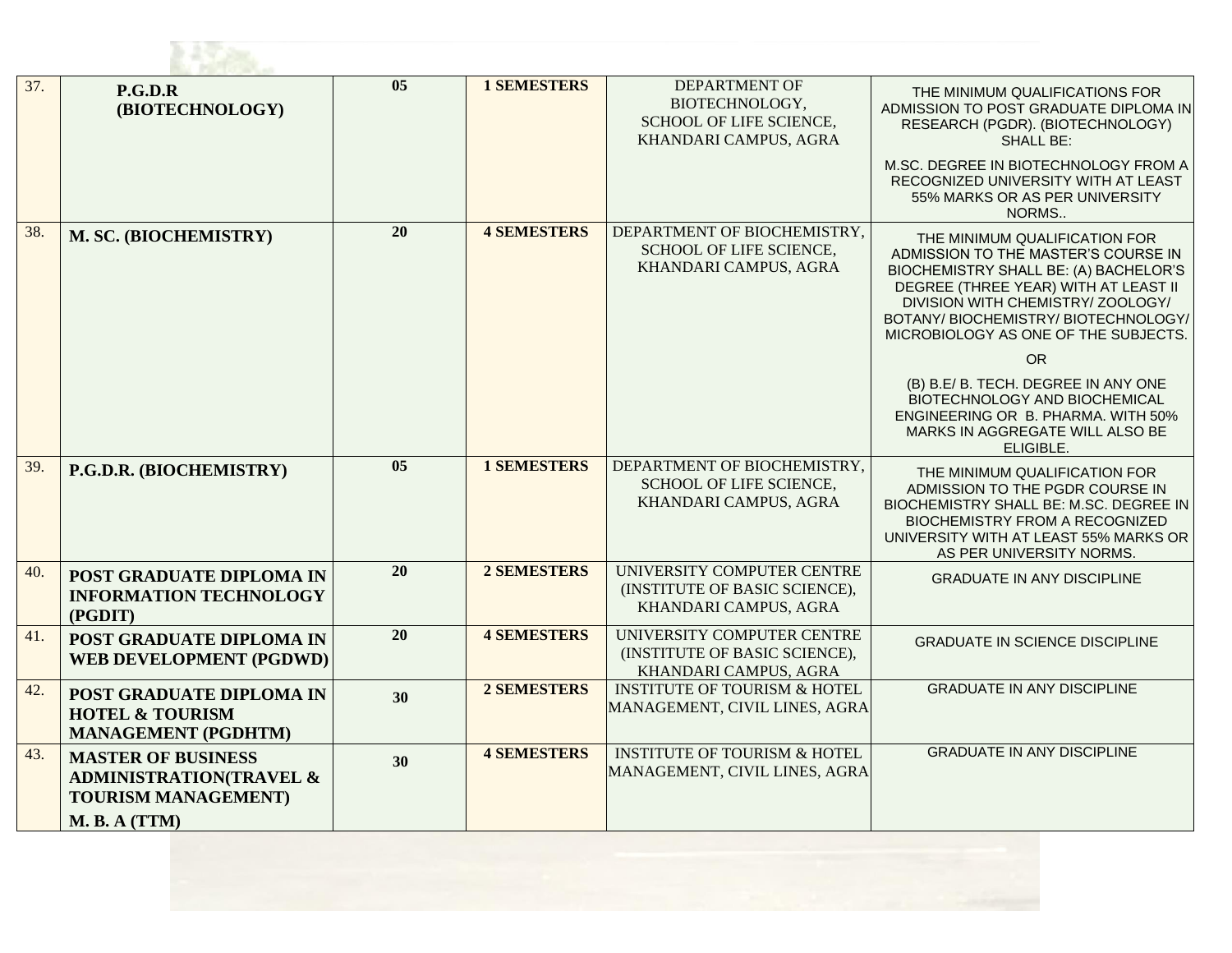| 44. | M. A. (HISTORY)                                                                 | 30          | <b>4 SEMESTERS</b> | DEPARTMENT OF HISTORY &<br><b>CULTURE</b><br><b>CIVIL LINES, AGRA</b> | <b>GRADUATE IN ANY DISCIPLINE</b>                                                                                                                                                                                                                                     |  |  |
|-----|---------------------------------------------------------------------------------|-------------|--------------------|-----------------------------------------------------------------------|-----------------------------------------------------------------------------------------------------------------------------------------------------------------------------------------------------------------------------------------------------------------------|--|--|
| 45. | P.G.D.R.(HISTORY)                                                               | 30          | <b>1 SEMESTERS</b> | DEPARTMENT OF HISTORY &<br><b>CULTURE</b><br><b>CIVIL LINES, AGRA</b> | PG DEGREE IN THE CONCERNED<br><b>SUBJECT WITH 55% MARKS</b>                                                                                                                                                                                                           |  |  |
| 46. | P.G. DIPLOMA IN ARCHIVAL<br><b>STUDIES &amp; MUSEOLOGY</b>                      | 30          | <b>2 SEMESTERS</b> | DEPARTMENT OF HISTORY &<br><b>CULTURE</b><br><b>CIVIL LINES, AGRA</b> | <b>GRADUATE IN ANY DISCIPLINE</b>                                                                                                                                                                                                                                     |  |  |
| 47  | M. F. A. (PAINTING)                                                             | 20          | <b>4 SEMESTERS</b> | LALIT KALA SANSTHAN,<br><b>CIVIL LINES, AGRA</b>                      | 55% MARKS (50% MARKS OF SC/ST) IN<br>BACHELOR OF FINE ART IN RESPECTIVE<br>DISCIPLINE OR EQUIVALENT                                                                                                                                                                   |  |  |
| 48. | M. F. A. (APPLIED ART)                                                          | 20          | <b>4 SEMESTERS</b> | LALIT KALA SANSTHAN,<br><b>CIVIL LINES, AGRA</b>                      | 55% MARKS (50% MARKS OF SC/ST) IN<br>BACHELOR OF FINE ART IN RESPECTIVE<br>DISCIPLINE OR EQUIVALENT                                                                                                                                                                   |  |  |
| 49. | M. F. A. (SCULPUTRE)                                                            | 20          | <b>4 SEMESTERS</b> | LALIT KALA SANSTHAN,<br><b>CIVIL LINES, AGRA</b>                      | 55% MARKS (50% MARKS OF SC/ST) IN<br>BACHELOR OF FINE ART IN RESPECTIVE<br><b>DISCIPLINE OR EQUIVALENT</b>                                                                                                                                                            |  |  |
| 50. | M. F. A. (INDIAN MUSIC)                                                         | 10          | <b>4 SEMESTERS</b> | LALIT KALA SANSTHAN,<br><b>CIVIL LINES, AGRA</b>                      | 55% MARKS (50% MARKS OF SC/ST) IN BFA IN<br>RESPECTIVE DISCIPLINE OR EQUIVALENT OR<br>GRADUATION WITH 55% MARKS (50% MARKS<br>FOR SC/ST) IN ANY DISCIPLINE AND<br>PRABHAKAR/PRAVEEN IN MUSIC                                                                          |  |  |
| 51. | <b>M. F. A.</b><br>(PERFORMING ART<br>(KATHAK/ODDISI DANCE,<br><b>THEATRE</b> ) | $10$ (Each) | <b>4 SEMESTERS</b> | LALIT KALA SANSTHAN,<br><b>CIVIL LINES, AGRA</b>                      | FOR THEATRE 55% MARKS (50% MARKS FOR<br>SC/ST) IN BFA IN RESPECTIVE DISCIPLINE FOR<br>DANCE 55% MARKS (50% MARKS FOR SC/ST)<br>IN BFA IN RESPECTIVE DICIPLINE OR<br>GRADUATION WITH 55% MARKS(50% FOR<br>SC/ST) IN ANY DISCIPLINE AND<br>PRABHAKAR/VISHARAD IN KATHAK |  |  |
| 52. | M. SC. (HOME SCIENCE)<br>(GENERAL)                                              | 25          | <b>4 SEMESTERS</b> | <b>INSTITUTE OF HOME SCIENCE,</b><br>KHANDARI CAMPUS, AGRA            | B.SC. HOME SCIENCE WITH 50% MARKS                                                                                                                                                                                                                                     |  |  |
| 53. | M. SC. (HOME SCIENCE)<br>(HUMAN DEVELOPMENT &<br><b>FAMILY STUDIES (HDFS))</b>  | 03          | <b>4 SEMESTERS</b> | <b>INSTITUTE OF HOME SCIENCE,</b><br>KHANDARI CAMPUS, AGRA            | B.SC. HOME SCIENCE WITH 50% MARKS                                                                                                                                                                                                                                     |  |  |
| 54. | M. SC. (HOME SCIENCE)<br>(FOOD AND NUTRITION (FN)                               | 03          | <b>4 SEMESTERS</b> | <b>INSTITUTE OF HOME SCIENCE,</b><br>KHANDARI CAMPUS, AGRA            | <b>B.SC. HOME SCIENCE WITH 50% MARKS</b>                                                                                                                                                                                                                              |  |  |
| 55. | M. SC. (HOME SCIENCE)<br><b>(EXT. COMMUNICATION &amp;</b><br><b>MGMT (ECM)</b>  | 03          | <b>4 SEMESTERS</b> | <b>INSTITUTE OF HOME SCIENCE,</b><br>KHANDARI CAMPUS, AGRA            | B.SC. HOME SCIENCE WITH 50% MARKS                                                                                                                                                                                                                                     |  |  |
| 56. | <b>CERTIFICATE COURSE IN</b><br><b>COMPUTATIONAL</b><br><b>CHEMISTRY</b>        | 25          | <b>1 SEMESTER</b>  | INSTITUTE OF HOME SCIENCE,<br>KHANDARI CAMPUS, AGRA                   | <b>GRADUATE IN WITH CHEMISTRY</b>                                                                                                                                                                                                                                     |  |  |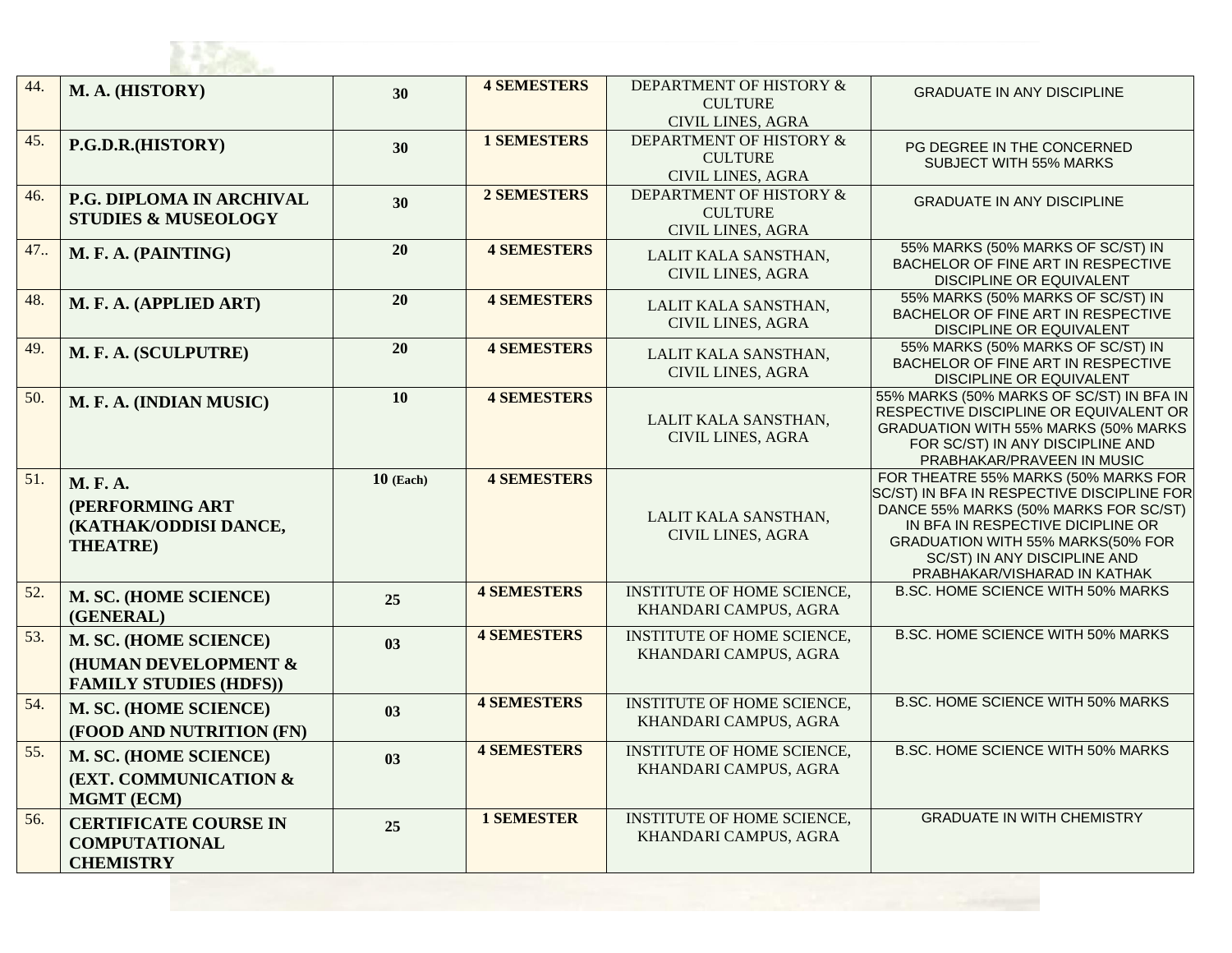

| 57. | M. A. (HOME SCIENCE)                                                                                   | 50                                   | <b>4 SEMESTERS</b> | <b>INSTITUTE OF HOME SCIENCE,</b><br>KHANDARI CAMPUS, AGRA                                      | B. A. / B.SC. HOME SCIENCE                                                                                                                                                                                                               |
|-----|--------------------------------------------------------------------------------------------------------|--------------------------------------|--------------------|-------------------------------------------------------------------------------------------------|------------------------------------------------------------------------------------------------------------------------------------------------------------------------------------------------------------------------------------------|
| 58. | PG DIPLOMA IN NUTRITION &<br><b>DIETETICS</b>                                                          | 30                                   | 2 SEMESTERS        | <b>INSTITUTE OF HOME SCIENCE,</b><br>KHANDARI CAMPUS, AGRA                                      | B. A. / B.SC.                                                                                                                                                                                                                            |
| 59. | <b>CERTIFICATE COURSE IN</b><br><b>FOOD PROCESSING AND</b><br><b>PRESERVATION</b>                      | 30                                   | <b>1 SEMESTER</b>  | <b>INSTITUTE OF HOME SCIENCE,</b><br>KHANDARI CAMPUS, AGRA                                      | B. A. / B.SC.                                                                                                                                                                                                                            |
| 60. | <b>POST GRADUATE DIPLOMA IN</b><br><b>HERBAL DRUG TECHNOLOGY</b><br>AND ENTREPRENEURSHIP               | 30                                   | 2 SEMESTERS        | DEPARTMENT OF PHARMACY,<br>CHHALESAR CAMPUS, AGRA                                               | B.SC/M.SC/BIO GROUP /<br>B.PHARMA/M.PHARM/BAMS                                                                                                                                                                                           |
| 61. | POST GRADUATE DIPLOMA IN<br><b>PHARMACEUTICAL</b><br><b>FORMULATION AND</b><br><b>ENTREPRENEURSHIP</b> | 30                                   | 2 SEMESTERS        | DEPARTMENT OF PHARMACY,<br>CHHALESAR CAMPUS, AGRA                                               | B.SC/M.SC/BIO GROUP /<br>B.PHARMA/M.PHARM/BAMS                                                                                                                                                                                           |
| 62. | <b>MASTER OF SOCIAL WORK</b><br>(MSW)                                                                  | 45<br>(REGULAR)<br>50<br>(UNDER SFS) | <b>4 SEMESTERS</b> | DEPARTMENT OF SOCIAL WORK,<br><b>INSTITUTE OF SOCIAL SCIENCES</b><br>PALIWAL PARK, CAMPUS, AGRA | <b>GRADUATE IN ANY DISCIPLINE WITH 50%</b><br>MARKS OR MASTER'S DEGREE EXAMINATION<br>OR A THREE YEARS LAW DEGREE AFTER<br>BACHELOR'S DEGREE (5% RELAXATION FOR<br>SC/ST)                                                                |
| 63. | P.G.D.R. (SOCIAL WORK)                                                                                 | 20                                   | <b>1 SEMESTERS</b> | DEPARTMENT OF SOCIAL WORK,<br><b>INSTITUTE OF SOCIAL SCIENCES</b><br>PALIWAL PARK, CAMPUS, AGRA | PG DEGREE IN THE CONCERNED SUBJECT<br>WITH 55% MARKS                                                                                                                                                                                     |
| 64. | M. A. (SOCIOLOGY)                                                                                      | 40                                   | <b>4 SEMESTERS</b> | DEPARTMENT OF SOCIOLOGY,<br><b>INSTITUTE OF SOCIAL SCIENCES</b><br>PALIWAL PARK, CAMPUS, AGRA   | <b>GRADUATE IN ANY DISCIPLINE WITH 45%</b><br>MARKS (5% RELAXATION FOR SC/ST)                                                                                                                                                            |
| 65. | P.G.D.R. (SOCIOLOGY)                                                                                   | 20                                   | <b>1 SEMESTERS</b> | DEPARTMENT OF SOCIOLOGY,<br><b>INSTITUTE OF SOCIAL SCIENCES</b><br>PALIWAL PARK, CAMPUS, AGRA   | PG DEGREE IN THE CONCERNED SUBJECT<br>WITH 55% MARKS                                                                                                                                                                                     |
| 66. | <b>MASTER OF STATISTICS</b><br>(M. STAT.)                                                              | 25                                   | <b>4 SEMESTERS</b> | DEPARTMENT OF STATISTICS<br><b>INSTITUTE OF SOCIAL SCIENCES</b><br>PALIWAL PARK, CAMPUS, AGRA   | <b>BACHELOR'S DEGREE WITH MATHEMATICS</b><br>OR STATISTICS WITH 45% MARKS OR<br><b>MASTER'S DEGREE IN MATHEMATICS OR</b><br>STATISTICS.                                                                                                  |
| 67. | M. SC. (DATA SCIENCE)                                                                                  | 45                                   | <b>4 SEMESTERS</b> | DEPARTMENT OF STATISTICS<br><b>INSTITUTE OF SOCIAL SCIENCES</b><br>PALIWAL PARK, CAMPUS, AGRA   | B. TECH. / B. E. / B. ARCH WITH 55% MARKS IN<br>AGGREGATE OR B.A./B. SC./ BCA/ BIT FROM<br>RECOGNIZED UNIVERSITYWITH 55% MARKS IN<br>AGGREGATE AND MUST HAVE STUDIED<br>STATISTICS / MATHEMATICS AT THE<br><b>QUALIFYING EXAMINATION</b> |
| 68. | P.G.D.R. (STATISTICS)                                                                                  | 20                                   | <b>1 SEMESTERS</b> | DEPARTMENT OF STATISTICS                                                                        | PG DEGREE IN THE CONCERNED SUBJECT<br>WITH 55% MARKS                                                                                                                                                                                     |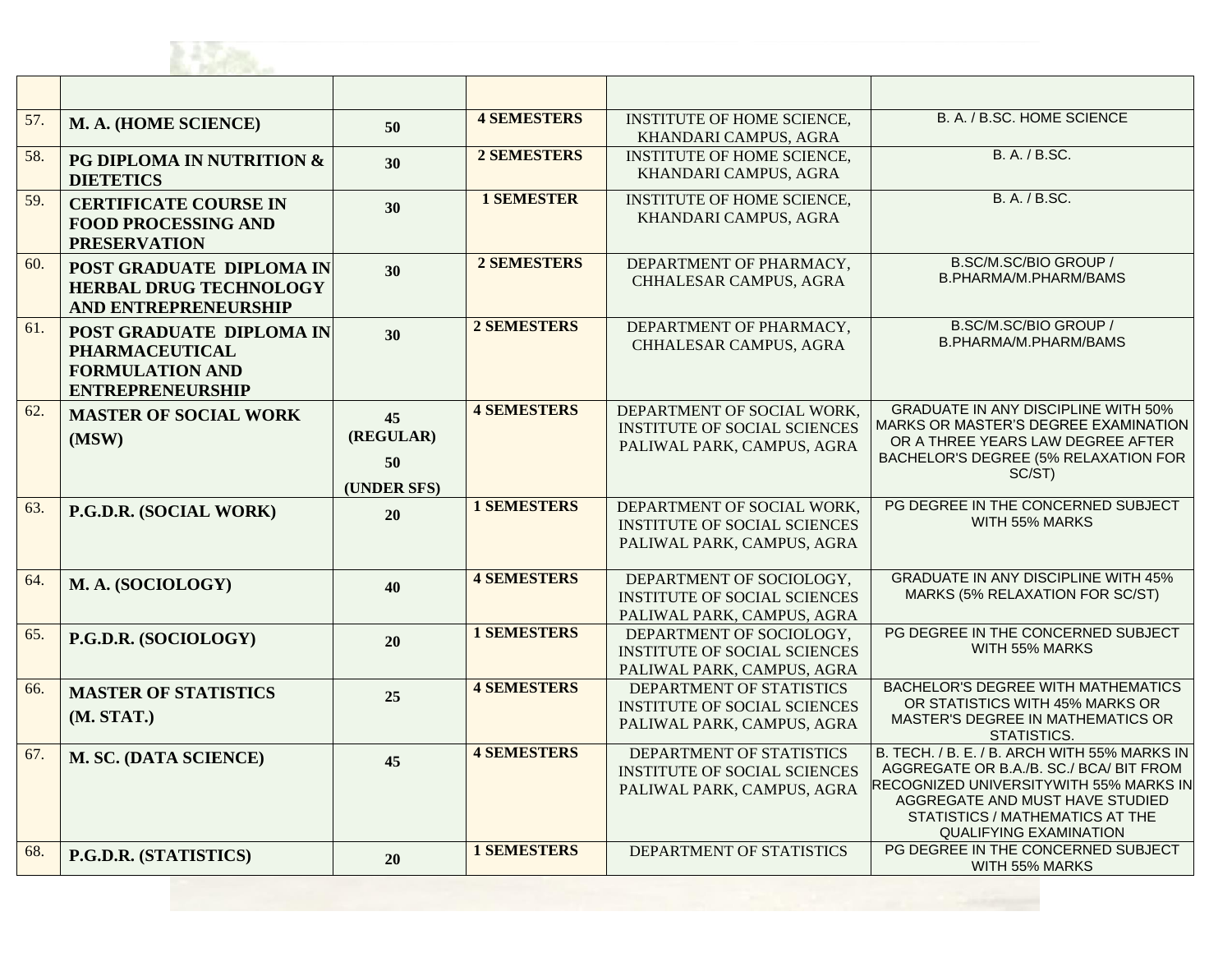

| <b>INSTITUTE OF SOCIAL SCIENCES</b>                                                       |                                            |
|-------------------------------------------------------------------------------------------|--------------------------------------------|
| PALIWAL PARK, CAMPUS, AGRA                                                                |                                            |
|                                                                                           |                                            |
| DEPARTMENT OF PHYSICAL<br><b>4 SEMESTERS</b><br>69.<br><b>BACHELOR IN PHYSICAL</b><br>100 | <b>GRADUATE IN ANY DISCIPLINE</b>          |
| <b>EDUCATION, CHHALESER</b><br><b>EDUCATION</b><br>CAMPUS, KUBERPUR, AGRA                 |                                            |
| (B. P. Ed.)                                                                               |                                            |
| DEPARTMENT OF PHYSICAL<br><b>4 SEMESTERS</b><br>70.<br><b>MASTER OF PHYSICAL</b>          | B.P.E.S OR B. P. Ed.                       |
| 60<br>EDUCATION, CHHALESER<br><b>EDUCATION AND SPORTS</b>                                 |                                            |
| CAMPUS, KUBERPUR, AGRA                                                                    |                                            |
| (M. P. E. S.)<br><b>DEPARTMENT OF PHYSICAL</b><br><b>4 SEMESTERS</b>                      | <b>B. A.IN YOGA SCIENCE / ANY BACHELOR</b> |
| 71<br><b>M. A. IN YOGA SCIENCE</b><br>60<br><b>EDUCATION, CHHALESER</b>                   | DEGREE WITH MINIMUM 45% MARKS              |
| CAMPUS, KUBERPUR, AGRA                                                                    |                                            |
| DEPARTMENT OF PHYSICAL<br><b>2 SEMESTERS</b><br>72<br>PG DIPLOMA IN YOGA<br>60            | <b>GRADUATE IN ANY DISCIPLINE MINIMUM</b>  |
| <b>EDUCATION, CHHALESER</b>                                                               | 50% MARKS                                  |
| CAMPUS, KUBERPUR, AGRA                                                                    |                                            |
| <b>2 SEMESTERS</b><br>73.<br>POST GRADUATE DIPLOMA IN<br>30<br>PT. DEEN DAYAL UPADHYAY    | <b>GRADUATE IN ANY DISCIPLINE</b>          |
| <b>CORPORATE SOCIAL</b><br><b>INSTITUTE OF RURAL</b>                                      |                                            |
| <b>RESPONSIBILITY</b><br>DEVELOPMENT, PALIWAL PARK,                                       |                                            |
| <b>AGRA</b><br>(PGDCSR)                                                                   |                                            |
| <b>4 SEMESTERS</b><br>PT. DEEN DAYAL UPADHYAY<br>74.<br><b>MASTER OF HUMAN</b><br>60      | <b>GRADUATE IN ANY DISCIPLINE</b>          |
| <b>INSTITUTE OF RURAL</b><br><b>RESOURCE MANAGEMENT</b>                                   |                                            |
| DEVELOPMENT, PALIWAL PARK,<br>(M.H.R.M.)                                                  |                                            |
| <b>AGRA</b>                                                                               |                                            |
| 2 SEMESTERS<br>PT. DEEN DAYAL UPADHYAY<br>75.<br>POST GRADUATE DIPLOMA IN<br>30           | <b>GRADUATE IN ANY DISCIPLINE</b>          |
| <b>INSTITUTE OF RURAL</b><br><b>DISASTER MANAGEMENT</b><br>DEVELOPMENT, PALIWAL PARK,     |                                            |
| (PGDDM)<br>AGRA                                                                           |                                            |
| <b>4 SEMESTERS</b><br>PT. DEEN DAYAL UPADHYAY<br>76.<br><b>M.A.</b>                       |                                            |
| 30<br><b>INSTITUTE OF RURAL</b>                                                           | <b>GRADUATE IN ANY DISCIPLINE</b>          |
| (RURAL DEVELOPMENT &<br>DEVELOPMENT, PALIWAL PARK,                                        |                                            |
| <b>MANAGEMENT</b> )<br><b>AGRA</b>                                                        |                                            |
| PT. DEEN DAYAL UPADHYAY<br><b>4 SEMESTERS</b><br>77.<br><b>M.A.</b><br>30                 | <b>GRADUATE IN ANY DISCIPLINE</b>          |
| <b>INSTITUTE OF RURAL</b><br>(DISASTER MANAGEMENT)                                        |                                            |
| DEVELOPMENT, PALIWAL PARK,                                                                |                                            |
| <b>AGRA</b>                                                                               |                                            |
| <b>4 SEMESTERS</b><br>PT. DEEN DAYAL UPADHYAY<br>78.<br><b>M.A.</b><br>30                 | <b>GRADUATE IN ANY DISCIPLINE</b>          |
| <b>INSTITUTE OF RURAL</b><br>(PUBLIC ADMINISTRATION)<br>DEVELOPMENT, PALIWAL PARK,        |                                            |
| <b>AGRA</b>                                                                               |                                            |
| PT. DEEN DAYAL UPADHYAY<br><b>4 SEMESTERS</b><br>79.                                      |                                            |
| M. A. (EDUCATION)<br>30<br><b>INSTITUTE OF RURAL</b>                                      | <b>GRADUATE IN ANY DISCIPLINE</b>          |
| DEVELOPMENT, PALIWAL PARK,                                                                |                                            |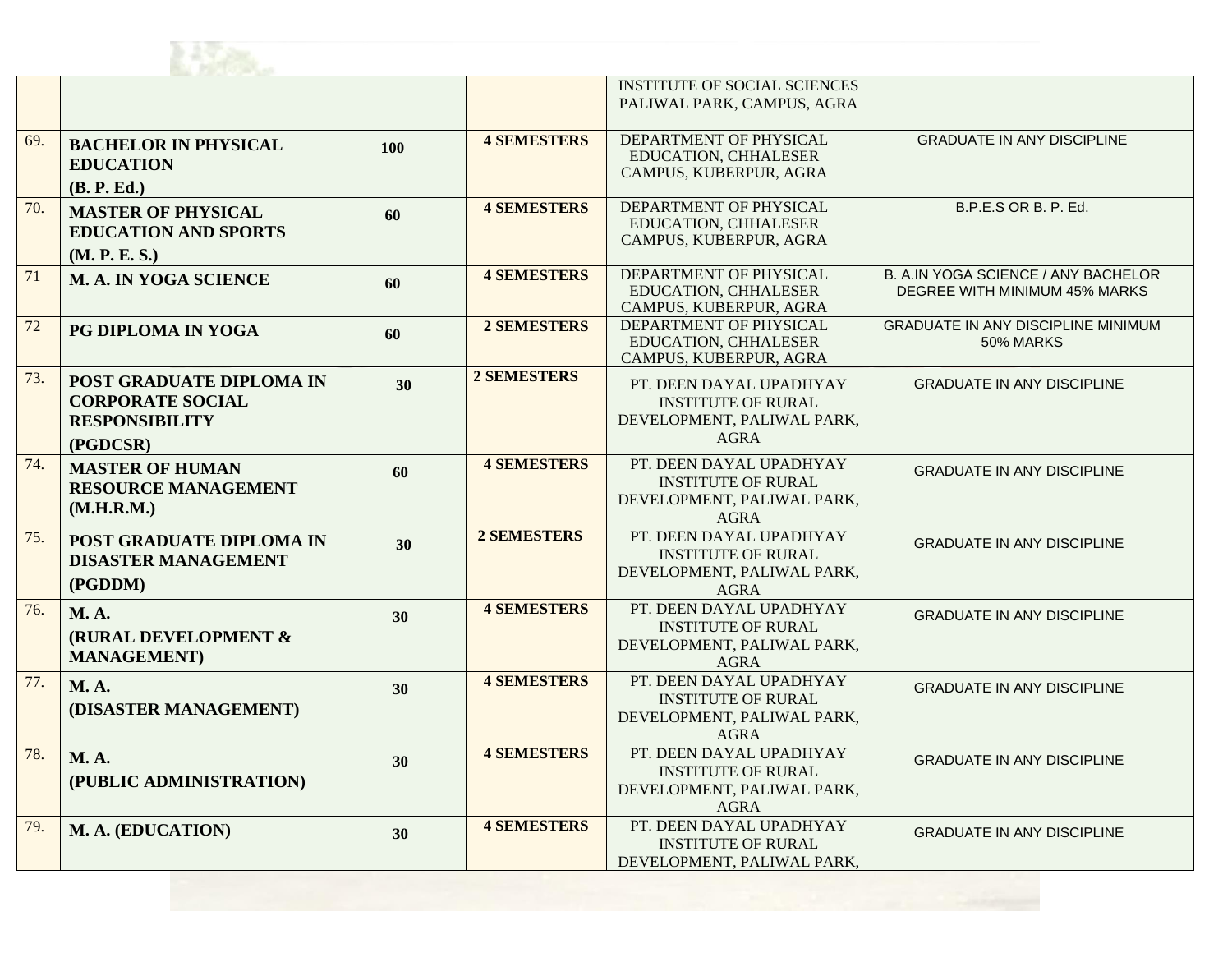

|     |                                                                                                        |                  |                                                                                                    | <b>AGRA</b>                                                                  |                                                             |
|-----|--------------------------------------------------------------------------------------------------------|------------------|----------------------------------------------------------------------------------------------------|------------------------------------------------------------------------------|-------------------------------------------------------------|
| 80. | <b>BACHELOR OF LIBRARY</b><br><b>SCIENCE</b><br>(B. LIB.)                                              | 50               | <b>2 SEMESTERS</b>                                                                                 | DEPARTMENT OF LIBRARY &<br><b>INFORMATION SCIENCE, PALIWAL</b><br>PARK, AGRA | <b>GRADUATE IN ANY DISCIPLINE</b>                           |
| 81. | <b>MASTER OF LIBRARY</b><br><b>SCIENCE</b><br>(M. Lib.)                                                | 30               | <b>2 SEMESTERS</b><br>DEPARTMENT OF LIBRARY &<br><b>INFORMATION SCIENCE, PALIWAL</b><br>PARK, AGRA |                                                                              | B. Lib.                                                     |
| 82. | P.G.D.R. (LIBRARY SCIENCE)                                                                             | 25               | <b>1 SEMESTERS</b>                                                                                 | DEPARTMENT OF LIBRARY &<br>INFORMATION SCIENCE, PALIWAL<br>PARK, AGRA        | PG DEGREE IN THE CONCERNED<br><b>SUBJECT WITH 55% MARKS</b> |
| 83. | POST GRADUATE DIPLOMA IN<br><b>HERBAL DRUG TECHNOLOGY</b><br>AND ENTREPRENEURSHIP                      | 30               | <b>2 SEMESTERS</b>                                                                                 | DEPARTMENT OF PHARMACY,<br>CHHALESAR CAMPUS, AGRA                            | B. SC/M.SC/BIO GROUP /<br>B.PHARMA/M.PHARM/BAMS             |
| 84. | POST GRADUATE DIPLOMA IN<br><b>PHARMACEUTICAL</b><br><b>FORMULATION AND</b><br><b>ENTREPRENEURSHIP</b> | 30               | <b>2 SEMESTERS</b>                                                                                 | DEPARTMENT OF PHARMACY,<br>CHHALESAR CAMPUS, AGRA                            | B. SC/M.SC/BIO GROUP /<br>B.PHARMA/M.PHARM/BAMS             |
| 85. | PHARM. D(PB)                                                                                           | 10               | <b>3 YEARS</b>                                                                                     | DEPARTMENT OF PHARMACY,<br><b>CHHALESAR CAMPUS, AGRA</b>                     | <b>B BHARMA WITH 55%</b>                                    |
| 86. | M. PHARM. (PHARMACEUTICS)                                                                              | $\boldsymbol{9}$ | <b>4 SEMESTERS</b>                                                                                 | DEPARTMENT OF PHARMACY,<br>CHHALESAR CAMPUS, AGRA                            | B BHARMA WITH 55% (FOR SC/ST 50%)                           |
| 87. | M. PHARM.<br>(PHARMACEUTICAL<br><b>CHEMISTRY</b> )                                                     | $\mathbf{3}$     | <b>4 SEMESTERS</b>                                                                                 | DEPARTMENT OF PHARMACY,<br>CHHALESAR CAMPUS, AGRA                            | <b>B BHARMA WITH 55%</b>                                    |
| 88. | M. PHARM.<br>(PHARMACOGNOSY)                                                                           | $\boldsymbol{9}$ | <b>4 SEMESTERS</b>                                                                                 | DEPARTMENT OF PHARMACY,<br>CHHALESAR CAMPUS, AGRA                            | <b>B BHARMA WITH 55%</b>                                    |

**(\*Subject to availability of Seats after UPSEE counseling) \*NEP-2020: NATIONAL EDUCATION POLICY P.G.D.R.: POST GRADUATE DIPLOMA IN RESEARCH**

**Important Dates**: Online availability of application form on website: JUNE **15, 2022.** Last date to apply for online application forms: **JULY 31, 2022.**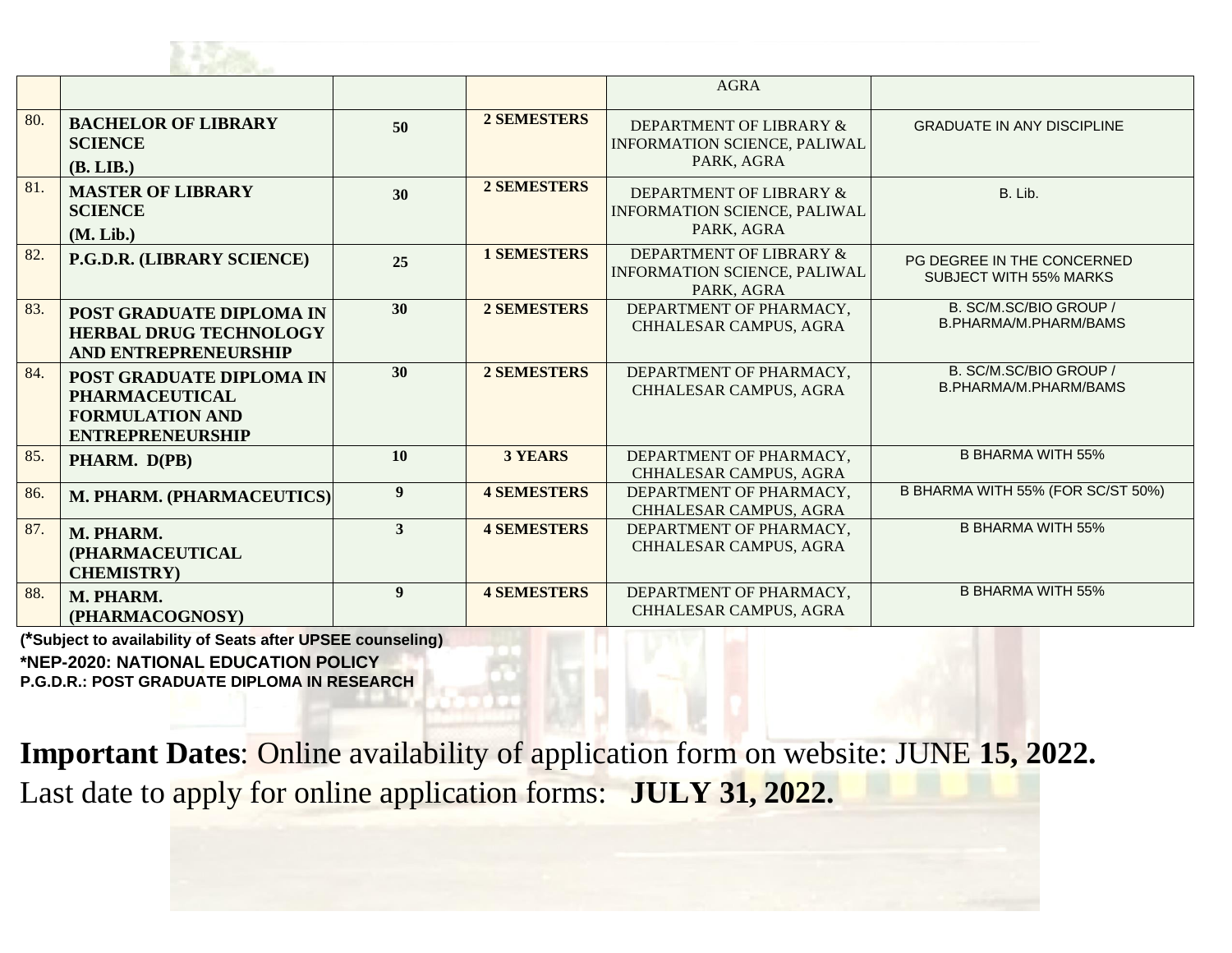

## **P.G. Courses For Affiliated Colleges:**

| <b>Course</b> | <b>Duration</b> | <b>Course</b>                                                                                                                                                                                                                                                                                                                         | <b>Duration</b> |         |  |  |  |
|---------------|-----------------|---------------------------------------------------------------------------------------------------------------------------------------------------------------------------------------------------------------------------------------------------------------------------------------------------------------------------------------|-----------------|---------|--|--|--|
| B.A.L.L.B.    | 5 Years         | $L.L.M.*$                                                                                                                                                                                                                                                                                                                             | 2 Years         |         |  |  |  |
| L.L.B.        | 3 Years         | <b>B. P. Ed.</b>                                                                                                                                                                                                                                                                                                                      | 04 Sem.         |         |  |  |  |
| M.Ed.         | 04 Sem.         | <b>BPT</b>                                                                                                                                                                                                                                                                                                                            | 03 Years        |         |  |  |  |
| <b>MSW</b>    | 04 Sem.         | B. Lib.                                                                                                                                                                                                                                                                                                                               | 02 Sem.         |         |  |  |  |
| M. Lib.       | 01 year         | P. G. Diploma in Computer Programming                                                                                                                                                                                                                                                                                                 |                 | 01 Year |  |  |  |
| Course        | <b>Duration</b> | <b>Subjects</b>                                                                                                                                                                                                                                                                                                                       |                 |         |  |  |  |
| M.A.          | 2 Years         | History, Hindi, Urdu, English, Sociology, Economics, Political Science, Psychology, Education, Home Science,<br>Geography, Philosophy, Sanskrit, Statistics, Mathematic, A.I.H.C., (Indian Music (Instru.), Music, Military<br>Science, Music (Vocal/Sitar), M.A. (Human Health & Nt.), Rural Eco & Co-Op., RSCD, Drawing & Painting, |                 |         |  |  |  |
| M.Sc.         | 2 Years         | Physics, Chemistry, Mathematics, Zoology, Botany, Computer Science, Home Science Microbiology,<br>Biotechnology, Forestry, Seed Technology, Geology, Statistics                                                                                                                                                                       |                 |         |  |  |  |
| M.Sc. (Ag.)   | 04 Semesters    | Agricultural Economics, Agricultural Extension, Agronomy, AH & Dairy, Animal Husbandry & Dairying,<br>Anatomy, Chemistry & Soil Science, Economics, Horticultural, Plant, Breeding & Genetics, Soil Science,<br>Extension, Zoology & Entomology                                                                                       |                 |         |  |  |  |
| M. Com.       | 2 Years         |                                                                                                                                                                                                                                                                                                                                       |                 |         |  |  |  |
| P.G. Diploma  | 02 Sem.         | Computer Application, Mass Communication, Business Mgt., Computer Application & Office Management,<br>Journalism, Travel & Tourism Management, Rural-Ecotourism & Heritage conservation, Public Health<br>Engineering And Sanitation, Circular Economy, Enterprises and Resource Management                                           |                 |         |  |  |  |

**\*LLM: The Eligibility criteria is as: LLB with 55% marks for General / OBC and 50% marks for SC/ST Important Dates**: On-line availability of application form on website: JUNE **15, 2022.** Last date to apply for on-line application forms: **JULY 31, 2022.**